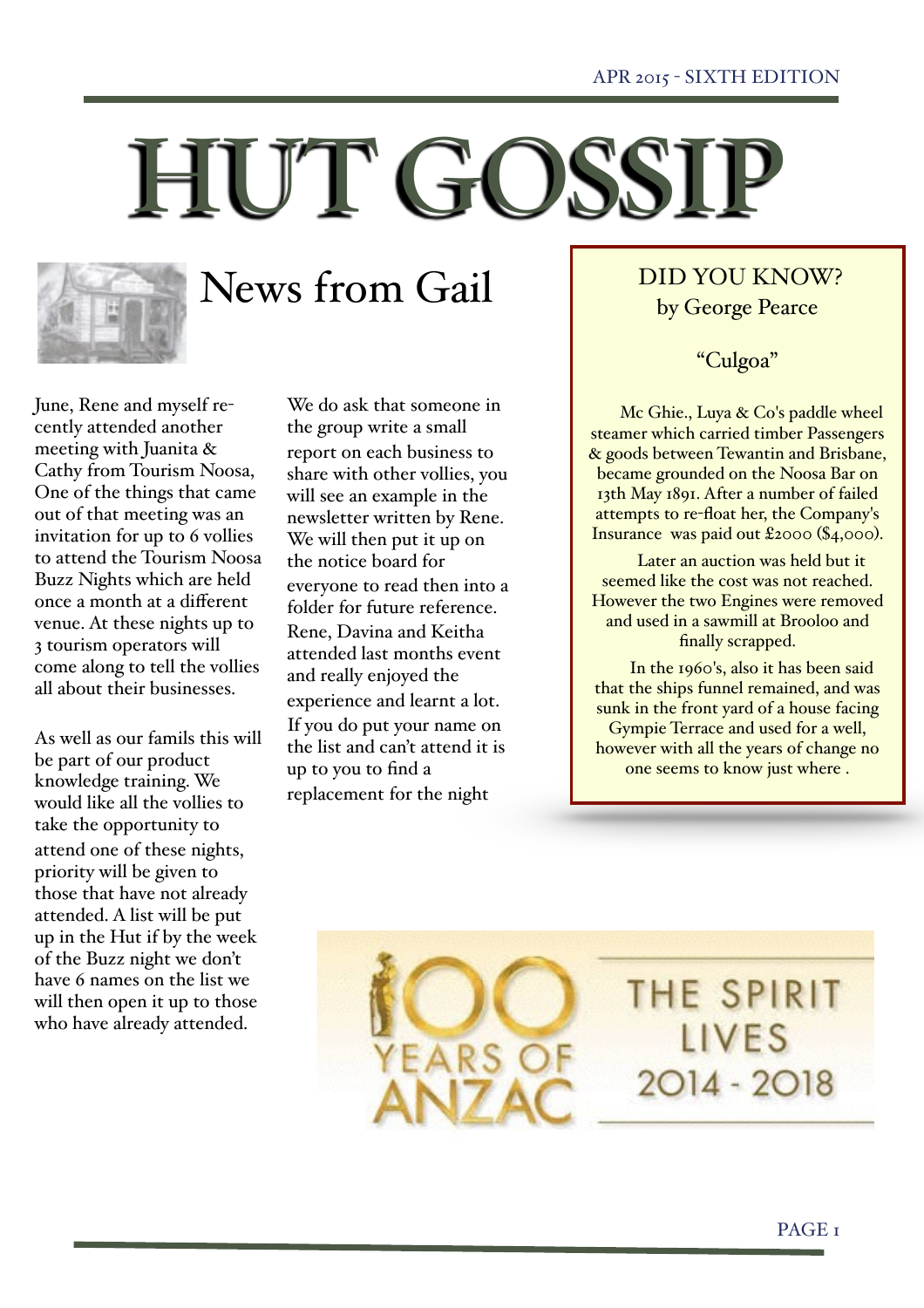#### APR 2015 - SIXTH EDITION



Hi everyone. I hope you all enjoyed your Easter.

A sincere thank you for all those who have filled the vacant spots over the last few months. Your support is appreciated.

Welcome to the "new" volunteers.

Recently some of our volunteers had the opportunity of attending the "BUZ Night" with Noosa heads Tourism . I hope you understand that numbers are limited and that we get very short notice . As soon as I hear about the event I make several phone calls or send emails. Of course not everyone is able to answer either immediately . Helen and Richard were also able to join with The Noosa volunteers on their Famil last week. Again it was very short notice. However I appreciate that we were offered theses opportunities After the holidays we will be enjoying a famil. Destinations for the day are currently being planned.

Our Gympie Terrace famil was enjoyable and really rather relaxing with the "GIRLS" showing the boys how to Stand up Paddle!! Go girls.

Could you all please check that your contact numbers are correct as it appears that some may have been changed.

We are receiving some great feedback from some visitors who remark on how friendly we are. That's is great to hear so keep up the good work. Could you please ask the visitors to sign the visitors book as this is "counted in the accreditation.

In closing please remember that your efforts are appreciated . I enjoy witnessing all the new friendships that are made through volunteering at "THE HUT"

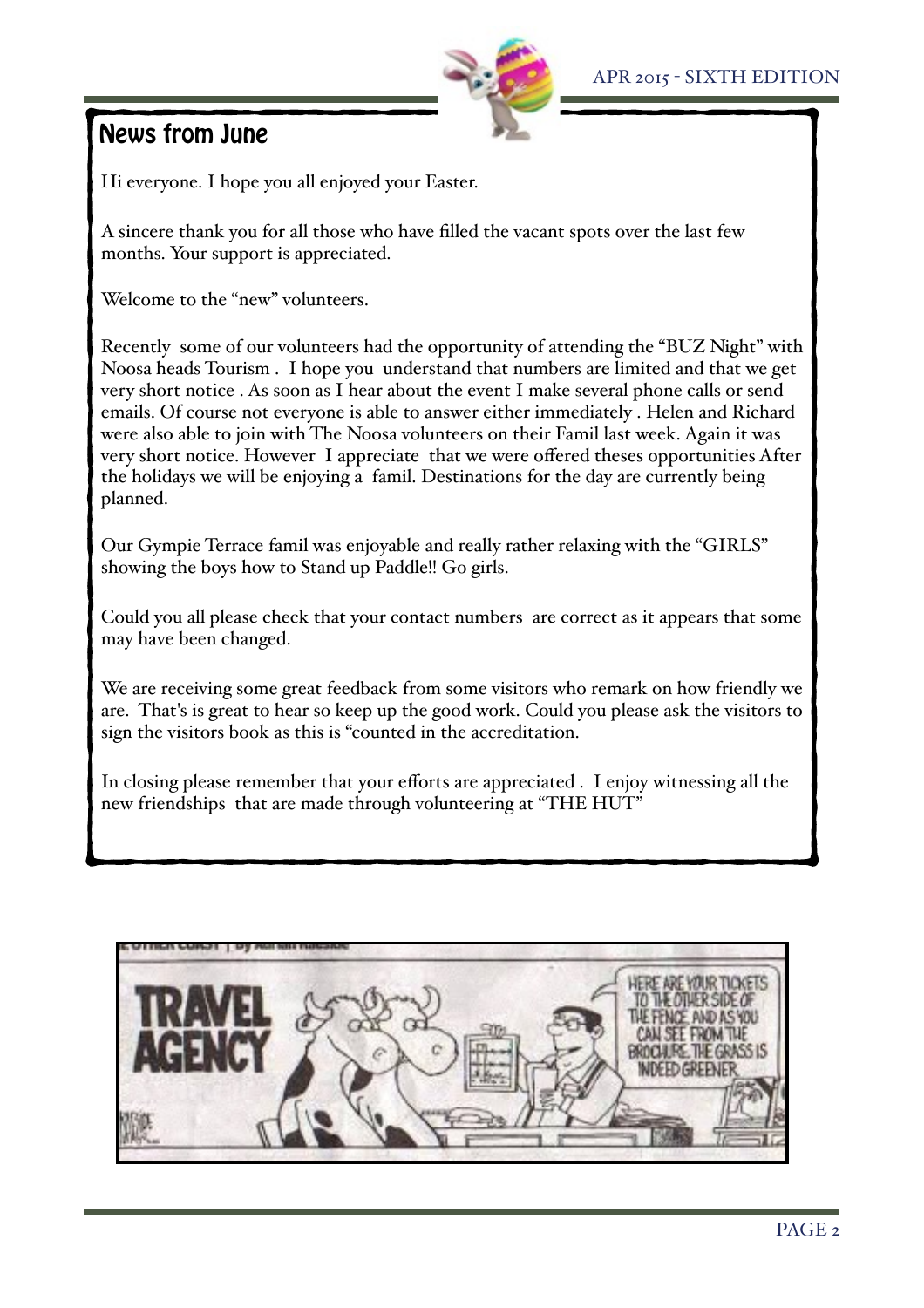They were funny looking buildings, that were once a way of life, If you couldn't sprint the distance, then you really were in strife. They were nailed, they were wired, but were mostly falling down, There was one in every yard, in every house, in every town.

They were given many names, some were even funny, But to most of us, we knew them as the outhouse or the dunny. I've seen some of them all qussied up, with painted doors and all, But it really made no difference, they were just a port of call.

Now my old man would take a bet, he'd lay an even pound, That you wouldn't make the dunny with them turkeys hangin' round. They had so many uses, these buildings out the back," You could even hide from mother, so you wouldn't get the strap.

That's why we had good cricketers, never mind the bumps, We used the pathway for the wicket and the dunny door for stumps. Now my old man would sit for hours, the smell would rot your socks, He read the daily back to front in that good old thunderbox.

And if by chance that nature called sometime through the night, You always sent the dog in first, for there was no flamin' light. And the dunny seemed to be the place where crawlies liked to hide, But never ever showed themselves until you sat inside.

There was no such thing as Sorbent, no tissues there at all, Just squares of well read newspaper, a hangin' on the wall. If you had some friendly neighbours, as neighbours sometimes are, You could sit and chat to them, if you left the door ajar.

When suddenly you got the urge, and down the track you fled, Then of course the magpies were there to peck you on your head. Then the time there was a wet, the rain it never stopped, If you had an urgent call, you ran between the drops.

The dunny man came once a week, to these buildings out the back, And he would leave an extra can, if you left for him a zac. For those of you who've no idea what I mean by a zac, Then you're too young to have ever had, a dunny out the back.

(Zac was slang for a sixpence coin before decimal currency came into Australia in 1966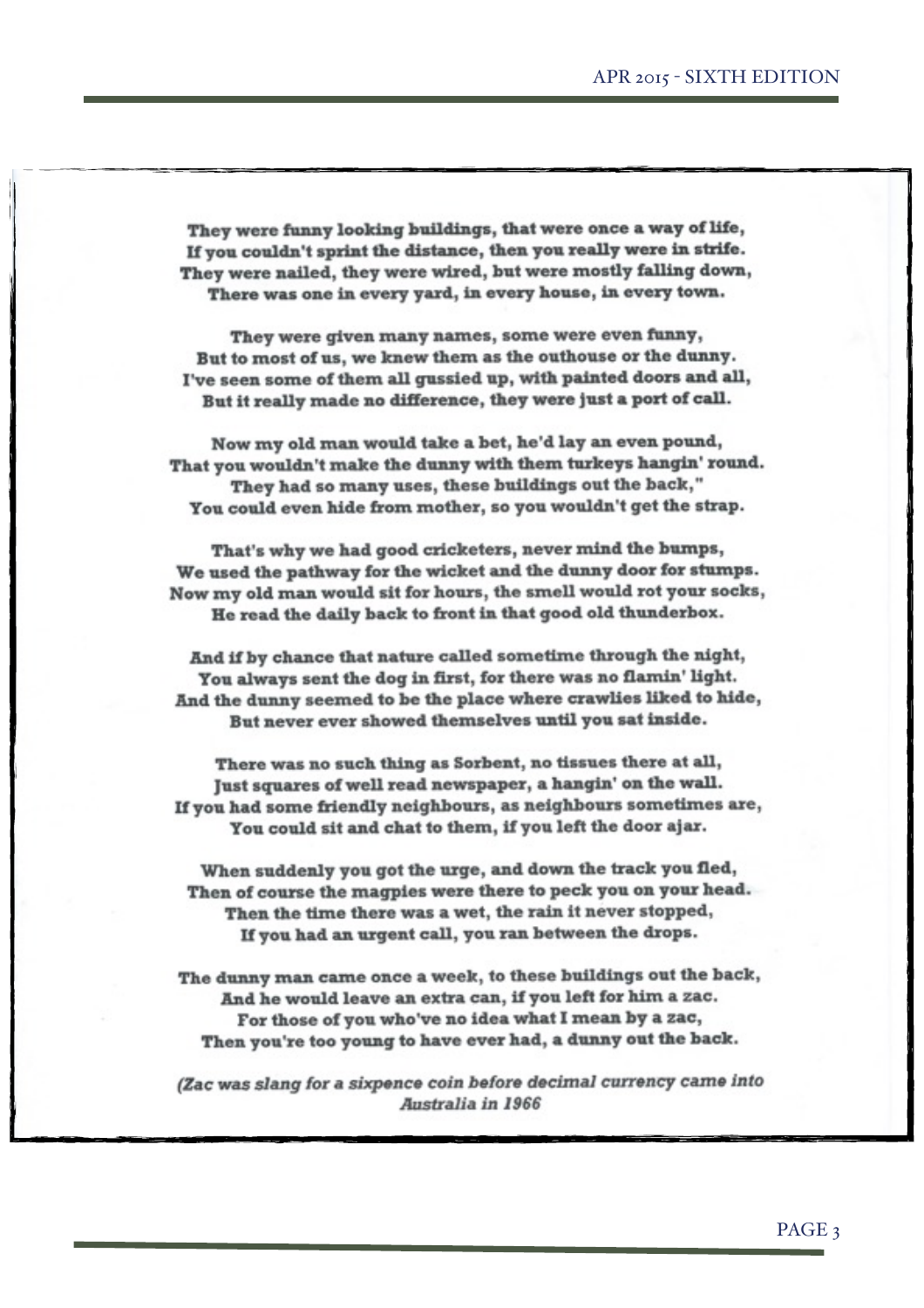#### National Volunteer Week– Give Happy, Live Happy!



More than 6 million Australian volunteers give happiness to others each year. And research says that that those volunteers are happier as a result. So this National Volunteer Week (11-17 May 2015), help us make Australia the happiest place on earth, by giving as much of your time as you can. Give Happy. Live Happy.

Tourism Noosa would like to say "Thanks" to our wonderful Volunteers. Please join us for our Annual get together at Noosa Marina

- WHAT: National Volunteer Week Celebration
- WHERE: Noosa Marina, Wine Bar & Fish Shop
- DATE: Tuesday 12th May
- TIME: from 5.00pm 7.30pm
- DRESS: Casual (winter woolies might be necessary) Please wear your name badge
- INCLUDED: Dinner & Drinks (Fish, chips & Salad, house wines and beers, soft drinks)



Join Julie and Greg of Hearts & Minds Art, Noosa Marina for Welcome champagne and a look around the Gallery from 5.00pm

Hearts and Minds is a beautiful large gallery-style space, giving us lots of room for our handcrafted furniture ranges and artworks.

Please put your name on the sheet in the Hut by May 9 if you're coming.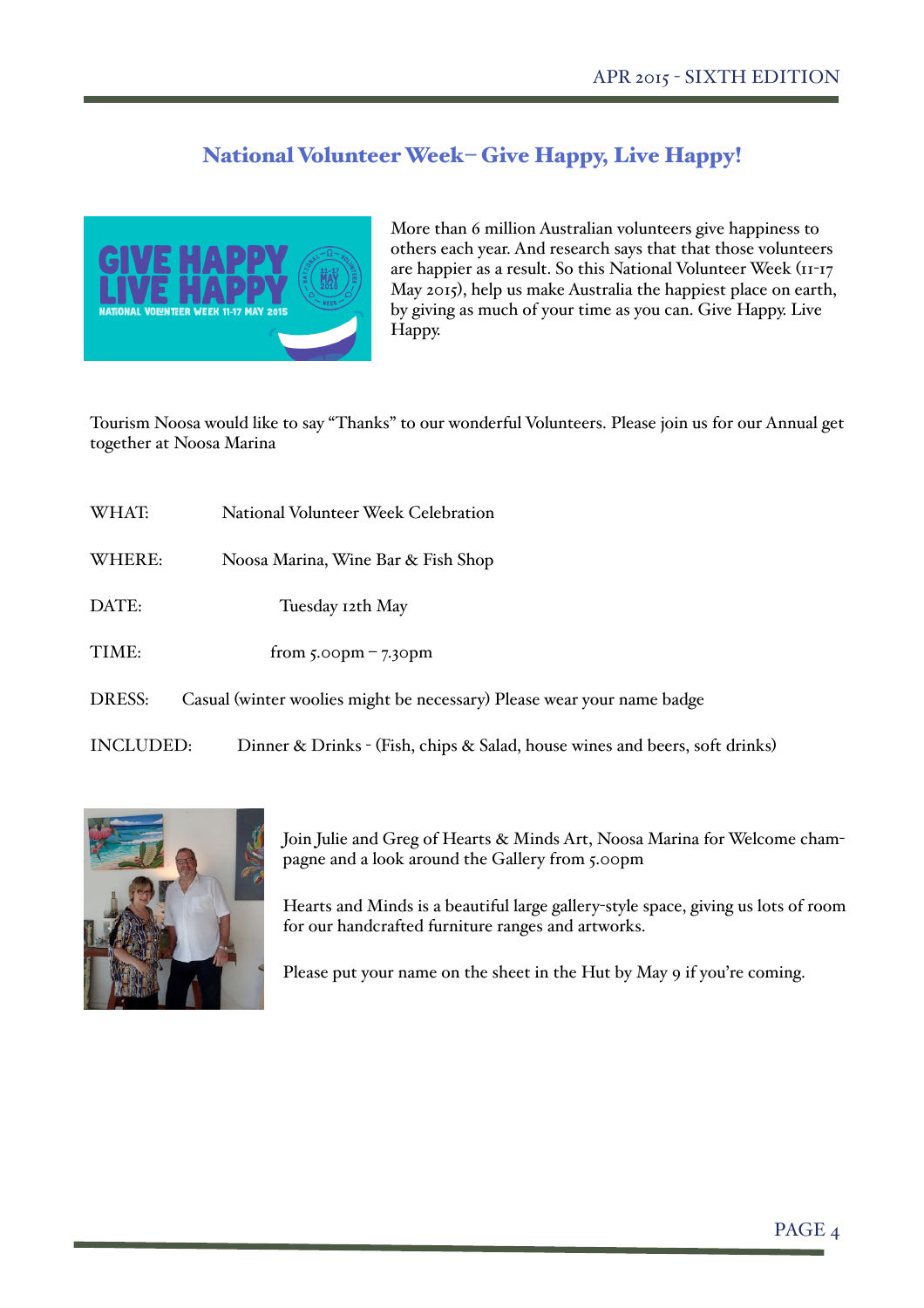## **Six of the best, with Gary and Davina Rossiter**



#### **Beautiful Norfolk Island**

#### **Q1. Where do you originate from?**

Both of us are genuine 'Banana-benders', born in Brisbane and apart from a brief sojourn to Canberra in 1975 -1977, have spent all our lives in sunny Queensland. Gary had surfed Noosa as a lad (??) but mostly our holidays were spent at Byron Bay. It wasn't until after a couple of holidays in our caravan at Munna Point, that we decided to leave the big smoke behind and move to Noosaville.

That was in 2007.

#### **Q2. What do you like to do to relax or chill out?**

Time spent on **Gympie Terrace** would have to be our favourite way to relax. Weekend newspapers, a bacon and egg roll and coffee from Beans & Bagels and you

may find us on the river bank near the **Big Pelican**.

Lexi our 14 year old 'Moodle' will be with us too. Fish and chips + wine on the river bank - doesn't get any better!!!

#### **Q3. Where are your favourite local places to eat?**

If we're not sitting by the river, you may find us at **Beans & Bagel** cafe, having the amazing scrambled egg and smoked salmon bagel.

For a dinner special it is hard to go past **The Rump House on the Marina.** The staff are welcoming, the location is superb and the house special **Çhateau Briand** is top shelf.

#### **Q4. Share a great local experience that you have enjoyed?**

Gary did a photography trip to the Everglades, so I'll let him speak about that.